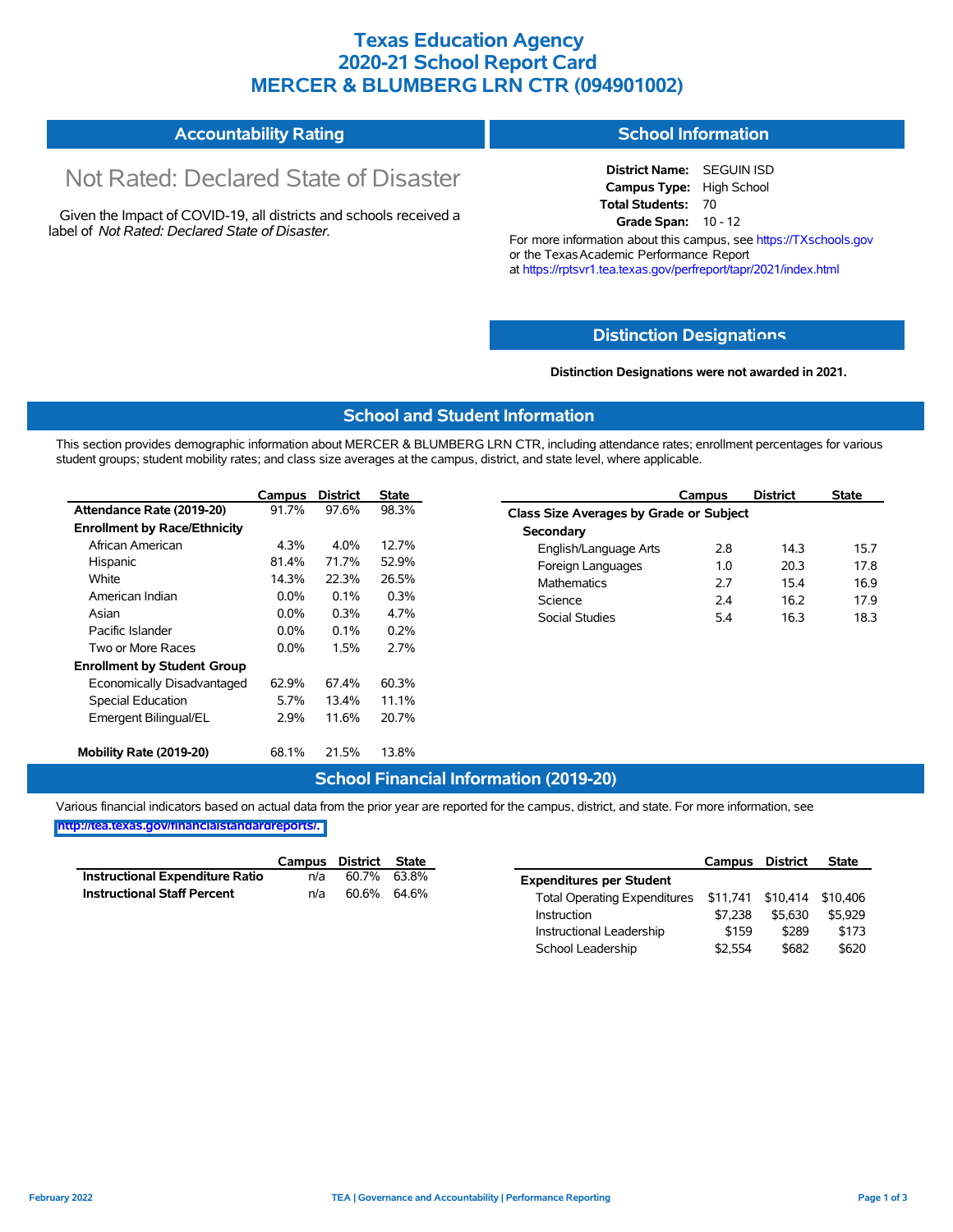### **Texas Education Agency 2020-21 School Report Card**

#### **STAAR Outcomes**

This section provides STAAR performance and outcomes. **Please note that due to the cancellation of spring 2020 STAAR administration due to the COVID-19 pandemic, 2019 results are shown.**

|                                                                                                                                                                                                                    |      |      |     |                |                              |      |                          |          |        |                | Two                          |       |  |
|--------------------------------------------------------------------------------------------------------------------------------------------------------------------------------------------------------------------|------|------|-----|----------------|------------------------------|------|--------------------------|----------|--------|----------------|------------------------------|-------|--|
|                                                                                                                                                                                                                    |      |      |     |                |                              |      |                          |          |        |                | or                           |       |  |
|                                                                                                                                                                                                                    |      |      |     |                | African                      |      |                          | American |        | <b>Pacific</b> | More                         | Econ  |  |
| <b>District</b><br>Campus<br>American Hispanic<br>White<br>Indian<br>Asian<br>State<br><b>Islander</b><br>Races<br><b>Disadv</b><br>STAAR Performance Rates at Approaches Grade Level or Above (All Grades Tested) |      |      |     |                |                              |      |                          |          |        |                |                              |       |  |
|                                                                                                                                                                                                                    | 2021 | 67%  | 57% | 77%            | $\ast$                       | 74%  | 88%                      |          |        |                |                              | 76%   |  |
| All Subjects                                                                                                                                                                                                       | 2019 | 78%  | 65% | 56%            | 38%                          | 54%  | 83%                      |          |        |                |                              | 55%   |  |
|                                                                                                                                                                                                                    | 2021 | 68%  | 57% | 43%            | $\ast$                       | 36%  | $\ast$                   |          |        |                |                              | 50%   |  |
| ELA/Reading                                                                                                                                                                                                        | 2019 | 75%  |     |                |                              | 31%  |                          |          |        |                |                              | 32%   |  |
|                                                                                                                                                                                                                    |      |      | 64% | 34%            | 33%                          |      | 60%<br>$\ast$            |          |        |                | $\frac{1}{2}$                |       |  |
| <b>Mathematics</b>                                                                                                                                                                                                 | 2021 | 66%  | 55% | 88%            | $\qquad \qquad \blacksquare$ | 86%  | $\ast$                   |          |        |                | $\qquad \qquad \blacksquare$ | 80%   |  |
|                                                                                                                                                                                                                    | 2019 | 82%  | 69% | 58%<br>$\star$ | $\overline{a}$               | 55%  | $\ast$                   |          |        |                | $\overline{a}$               | 50%   |  |
| Science                                                                                                                                                                                                            | 2021 | 71%  | 64% |                | $\overline{a}$<br>$\ast$     |      |                          |          |        |                | $\overline{a}$               |       |  |
|                                                                                                                                                                                                                    | 2019 | 81%  | 69% | 71%            |                              | 83%  | $\overline{\phantom{a}}$ |          |        |                | $\frac{1}{2}$                | 67%   |  |
| <b>Social Studies</b>                                                                                                                                                                                              | 2021 | 73%  | 67% | 95%            | *                            | 94%  | $\ast$                   |          |        |                | $\overline{a}$               | 92%   |  |
|                                                                                                                                                                                                                    | 2019 | 81%  | 70% | 93%            | $\ast$                       | 91%  | 100%                     |          |        |                |                              | 92%   |  |
| STAAR Performance Rates at Meets Grade Level or Above (All Grades Tested)                                                                                                                                          |      |      |     |                |                              |      |                          |          |        |                |                              |       |  |
| All Subjects                                                                                                                                                                                                       | 2021 | 41%  | 31% | 45%            |                              | 41%  | 63%                      |          |        |                |                              | 44%   |  |
|                                                                                                                                                                                                                    | 2019 | 50%  | 35% | 19%            | 13%                          | 12%  | 67%                      |          |        |                |                              | 17%   |  |
| ELA/Reading                                                                                                                                                                                                        | 2021 | 45%  | 33% | 29%            | $\ast$                       | 18%  | $\ast$                   |          |        |                | $\overline{a}$               | 38%   |  |
|                                                                                                                                                                                                                    | 2019 | 48%  | 35% | 11%            | 17%                          | 7%   | 40%                      |          |        |                | $\frac{1}{2}$                | 11%   |  |
| <b>Mathematics</b>                                                                                                                                                                                                 | 2021 | 37%  | 26% | 25%            | $\qquad \qquad \blacksquare$ | 29%  | $\ast$                   |          |        |                | $\qquad \qquad \blacksquare$ | 20%   |  |
|                                                                                                                                                                                                                    | 2019 | 52%  | 35% | 0%             | $\overline{a}$               | 0%   | $\ast$                   |          |        |                | $\overline{a}$               | 0%    |  |
| Science                                                                                                                                                                                                            | 2021 | 44%  | 34% | $\star$        |                              |      | $\ast$                   |          |        |                | $\overline{a}$               |       |  |
|                                                                                                                                                                                                                    | 2019 | 54%  | 37% | 0%             | $\ast$                       | 0%   | $\overline{a}$           |          |        |                | $\overline{a}$               | 0%    |  |
| <b>Social Studies</b>                                                                                                                                                                                              | 2021 | 49%  | 43% | 65%            | *                            | 63%  | $\ast$                   |          |        |                | $\overline{\phantom{a}}$     | 58%   |  |
|                                                                                                                                                                                                                    | 2019 | 55%  | 44% | 45%            | $\ast$                       | 32%  | 100%                     |          |        |                |                              | 38%   |  |
| STAAR Performance Rates at Masters Grade Level (All Grades Tested)                                                                                                                                                 |      |      |     |                |                              |      |                          |          |        |                |                              |       |  |
| <b>All Subjects</b>                                                                                                                                                                                                | 2021 | 18%  | 12% | 7%             | $\ast$                       | 6%   | 13%                      |          |        |                | $\overline{a}$               | 4%    |  |
|                                                                                                                                                                                                                    | 2019 | 24%  | 14% | 4%             | 0%                           | 2%   | 17%                      |          |        |                |                              | 3%    |  |
| ELA/Reading                                                                                                                                                                                                        | 2021 | 18%  | 11% | 0%             | $\ast$                       | 0%   | $\ast$                   |          |        |                |                              | 0%    |  |
|                                                                                                                                                                                                                    | 2019 | 21%  | 13% | 0%             | 0%                           | 0%   | 0%                       |          |        |                |                              | $0\%$ |  |
| <b>Mathematics</b>                                                                                                                                                                                                 | 2021 | 18%  | 10% | 0%             | $\overline{a}$               | 0%   | $\ast$                   |          |        |                | $\overline{a}$               | 0%    |  |
|                                                                                                                                                                                                                    | 2019 | 26%  | 15% | 0%             |                              | 0%   | $\ast$                   |          |        |                |                              | 0%    |  |
| Science                                                                                                                                                                                                            | 2021 | 20%  | 12% | $\star$        |                              |      |                          |          |        |                |                              |       |  |
|                                                                                                                                                                                                                    | 2019 | 25%  | 13% | 0%             | $\ast$                       | 0%   |                          |          |        |                | $\overline{a}$               | 0%    |  |
| <b>Social Studies</b>                                                                                                                                                                                              | 2021 | 29%  | 23% | 10%            | $\ast$                       | 13%  | $\ast$                   |          |        |                | $\overline{a}$               | 8%    |  |
|                                                                                                                                                                                                                    | 2019 | 33%  | 25% | 14%            | $\ast$                       | 9%   | 33%                      |          |        |                |                              | 8%    |  |
| <b>STAAR Assessment Participation (All Grades Tested)</b>                                                                                                                                                          |      |      |     |                |                              |      |                          |          |        |                |                              |       |  |
| All Subjects                                                                                                                                                                                                       | 2021 | 88%  | 89% | 96%            | $\ast$                       | 95%  | 100%                     |          |        |                | $\overline{\phantom{a}}$     | 98%   |  |
|                                                                                                                                                                                                                    | 2019 | 99%  | 99% | 100%           | 100%                         | 100% | 100%                     |          | $\ast$ |                | $\ast$                       | 100%  |  |
| ELA/Reading                                                                                                                                                                                                        | 2021 | 89%  | 88% | 100%           | $\ast$                       | 100% | $\ast$                   |          |        |                | $\overline{a}$               | 100%  |  |
|                                                                                                                                                                                                                    | 2019 | 99%  | 99% | 100%           | 100%                         | 100% | 100%                     |          | $\ast$ |                | $\ast$                       | 100%  |  |
|                                                                                                                                                                                                                    |      |      |     |                |                              |      | $\ast$                   |          |        |                |                              |       |  |
| <b>Mathematics</b>                                                                                                                                                                                                 | 2021 | 88%  | 89% | 80%            | $\blacksquare$               | 77%  | $\ast$                   |          |        |                |                              | 90%   |  |
|                                                                                                                                                                                                                    | 2019 | 100% | 99% | 100%           |                              | 100% |                          |          |        |                |                              | 100%  |  |

 **- Indicates there are no students in the group. \* Indicates results are masked due to small numbers to protect student confidentiality.**

**n/a Indicates data reporting is not applicable for this group.**